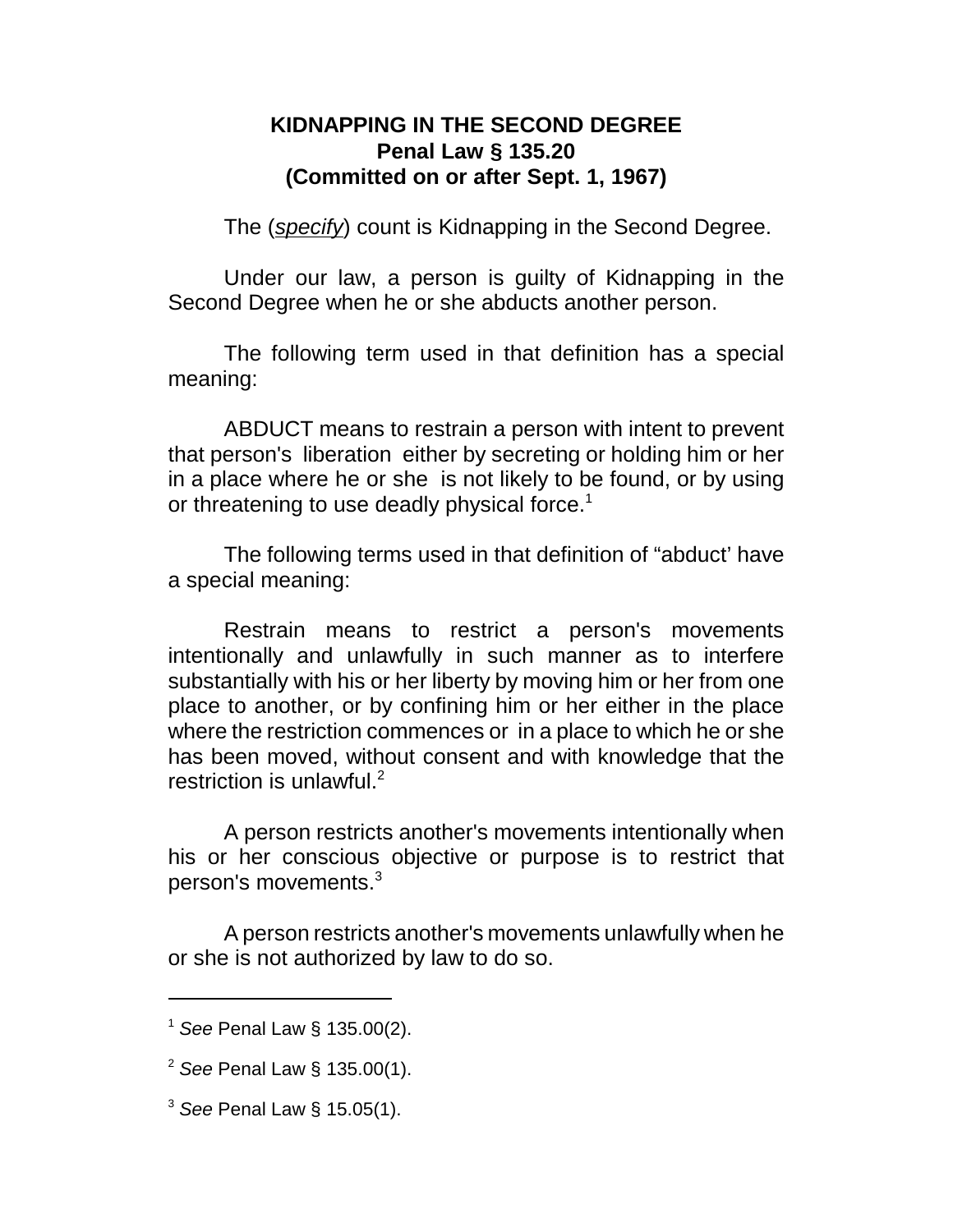*NOTE: Select appropriate alternative:*

Under our law, with certain exceptions not applicable here, a person is not authorized by law to restrict another's movements.

*or*

Under our law, a person is authorized by law to restrict another's movements when *(read the applicable law that authorizes a person to restrict another's movements <sup>4</sup> ).*

A person restricts another's movements with knowledge that the restriction is unlawful when he or she is aware that the restriction is not authorized by law.<sup>5</sup>

A person is moved or confined without consent when such is accomplished

*NOTE: Select appropriate alternative:*

by physical force, intimidation or deception.

*or*

by any means whatever, including acquiescence of the victim, if he or she is a child less than sixteen years old or an incompetent person and the parent, guardian or other person or institution having lawful control or custody of him or her has not acquiesced in the movement or confinement.<sup>6</sup>

Intent means conscious objective or purpose. $7$  Thus, a

<sup>4</sup>*See, e.g.,* CPL §§ 140.15, 140.35, Penal Law §§ 35.05, 35.10.

<sup>5</sup> *See People v. Weiss,* 276 N.Y. 384 (1938). *Cf.* Penal Law § 15.05(2).

<sup>6</sup> *See* Penal Law § 135.00(1).

<sup>7</sup> *See* Penal Law § 15.05(1).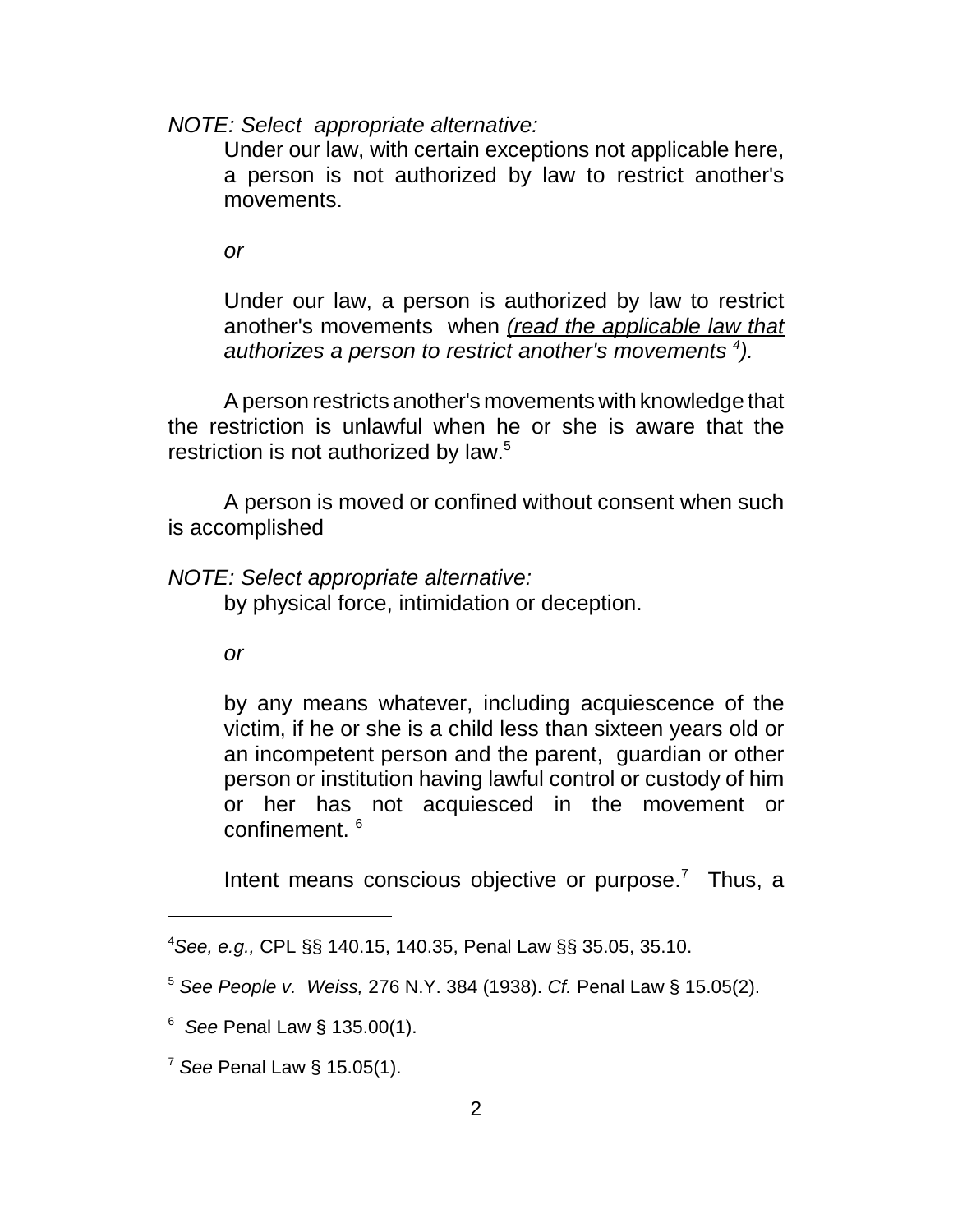person acts with intent to prevent another's liberation either by secreting or holding him or her in a place where he or she is not likely to be found, or by using or threatening to use deadly physical force, when that person's conscious objective or purpose is to do so.

Deadly physical force means physical force which, under the circumstances in which it is used, is readily capable of causing death or other serious physical injury.<sup>8</sup> Serious physical injury means impairment of a person's physical condition which creates a substantial risk of death or which causes death or serious and protracted disfigurement, protracted impairment of health, or protracted loss or impairment of the function of any bodily organ.<sup>9</sup>

In order for you to find the defendant guilty of this crime, the People are required to prove, from all the evidence in the case, beyond a reasonable doubt, the following five elements:

- 1. That on or about *(date)* , in the County of *(county)* , the defendant, *(defendant's name)*, restricted *(specify)'s* movements in such manner as to interfere substantially with his/her liberty by moving him/her from one place to another, or by confining him/her either in the place where the restriction commenced or in a place to which he/she had been moved;
- 2. That the defendant did so without consent of *(specify);*
- 3. That the defendant did so intentionally;
- 4. That the restriction of (*specify*)'s movements was

<sup>8</sup> *See* Penal Law § 10.00(11).

<sup>9</sup> *See* Penal Law § 10.00(10).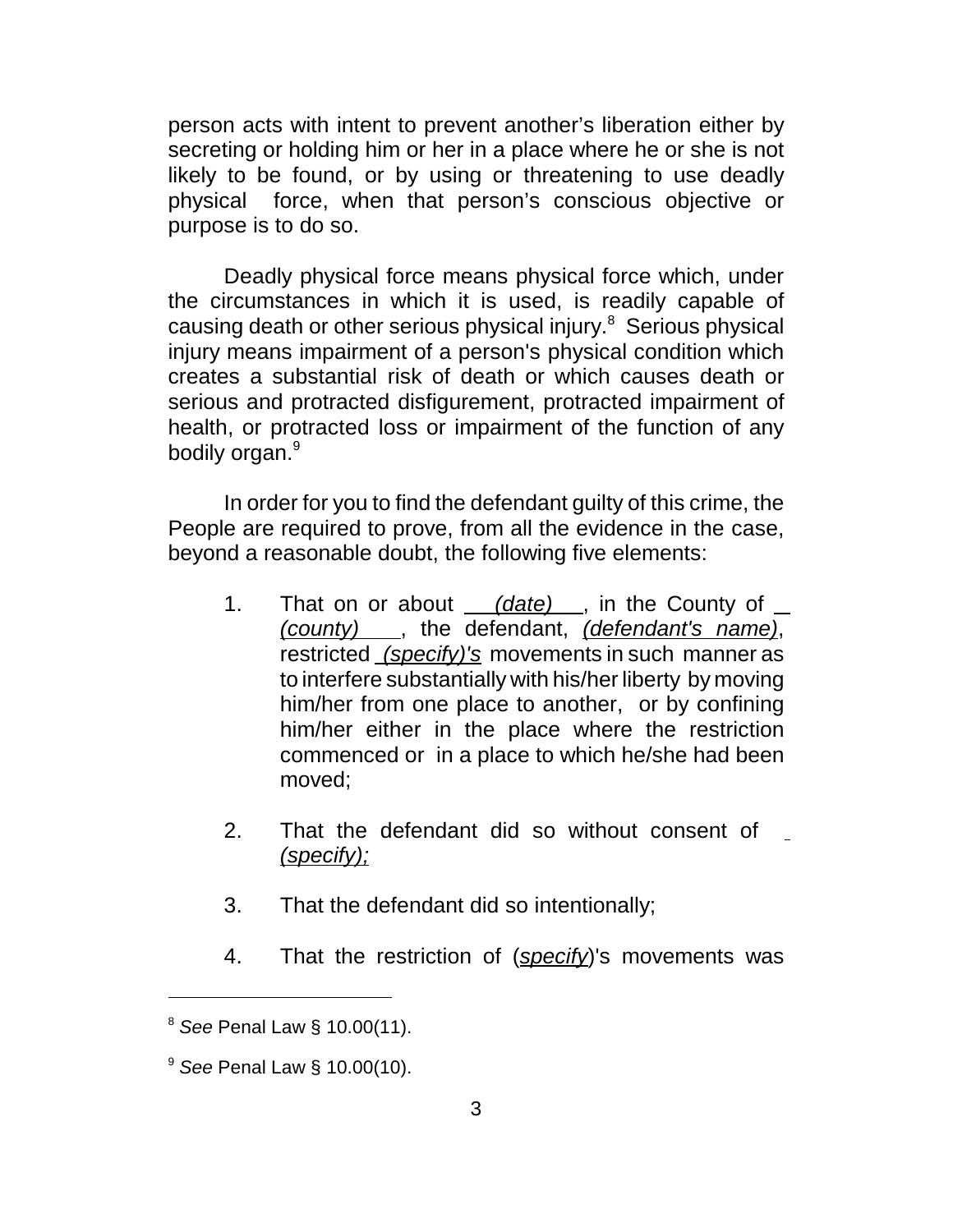unlawful, and the defendant knew that the restriction was unlawful.

 5. That the defendant restrained (*specify*) with intent to prevent *(specify)'s* liberation either by secreting or holding him/her in a place where he/she was not likely to be found, or by using or threatening to use deadly physical force.

[*NOTE: If affirmative defense does not apply, conclude as follows:* If you find the People have proven beyond a reasonable doubt each of those elements, you must find the defendant guilty of this crime.

If you find the People have not proven beyond a reasonable doubt any one or more of those elements, you must find the defendant not guilty of this crime.]

[*NOTE: If affirmative defense applies, continue as follows:*

If you find that the People have not proven any one or more of those elements beyond a reasonable doubt, you must find the defendant not guilty of Kidnapping in the Second Degree as charged in the \_\_\_\_\_\_ count.

On the other hand, if you find that the People have proven each of those elements beyond a reasonable doubt, you must consider an affirmative defense the defendant has raised. Remember, if you have already found the defendant not guilty of Kidnapping in the Second Degree, you will not consider the affirmative defense.

Under our law, it is an affirmative defense to this charge that the defendant was a relative of the person abducted, and the defendant's sole purpose was to assume control of such person.<sup>10</sup> The term "relative" includes a parent [*or* an ancestor] [a brother]

<sup>10</sup> *See* Penal Law § 135.30.